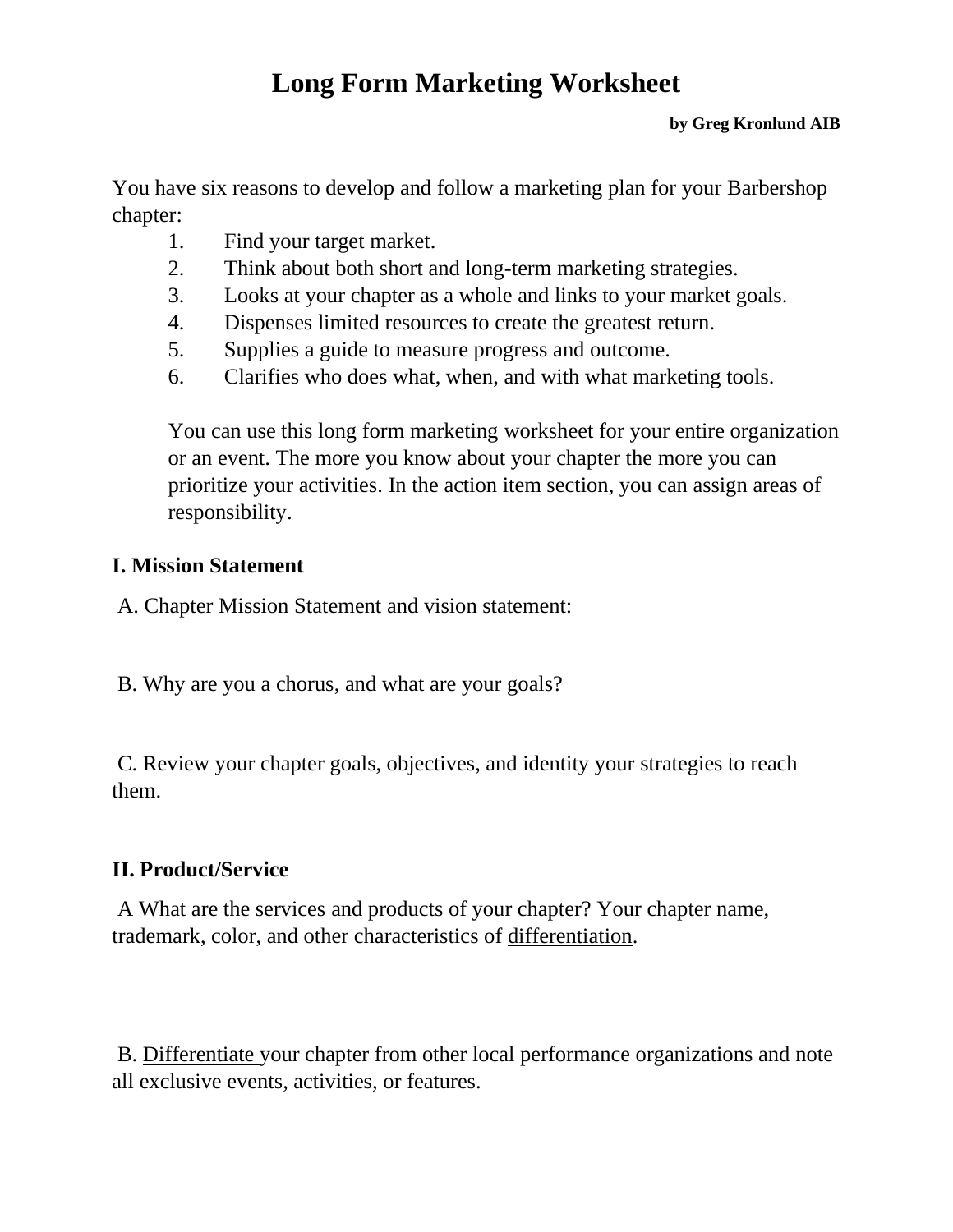C. Describe your chapter's weaknesses.

D. Describe your annual events, new activities that will be the chapter will introduce this year – next year and the following year.

E. What are the chapter costs for each product or service?

F. What do you plan charge for each product and service?

G. Work with your Chapter Treasurer to figure out the percent of annual sales and total dollar amount each product and service brings in.

#### **Ill. Market**

- A. Who are your customers include all demographic information? Figure out lifestyle information each demographic cell.
- B. Where do your customers come from? (Local, regional, national, or international).
- C. What is the market's population size?

D. What are the market trends for your chapter? Audience and customer base increasing or decreasing?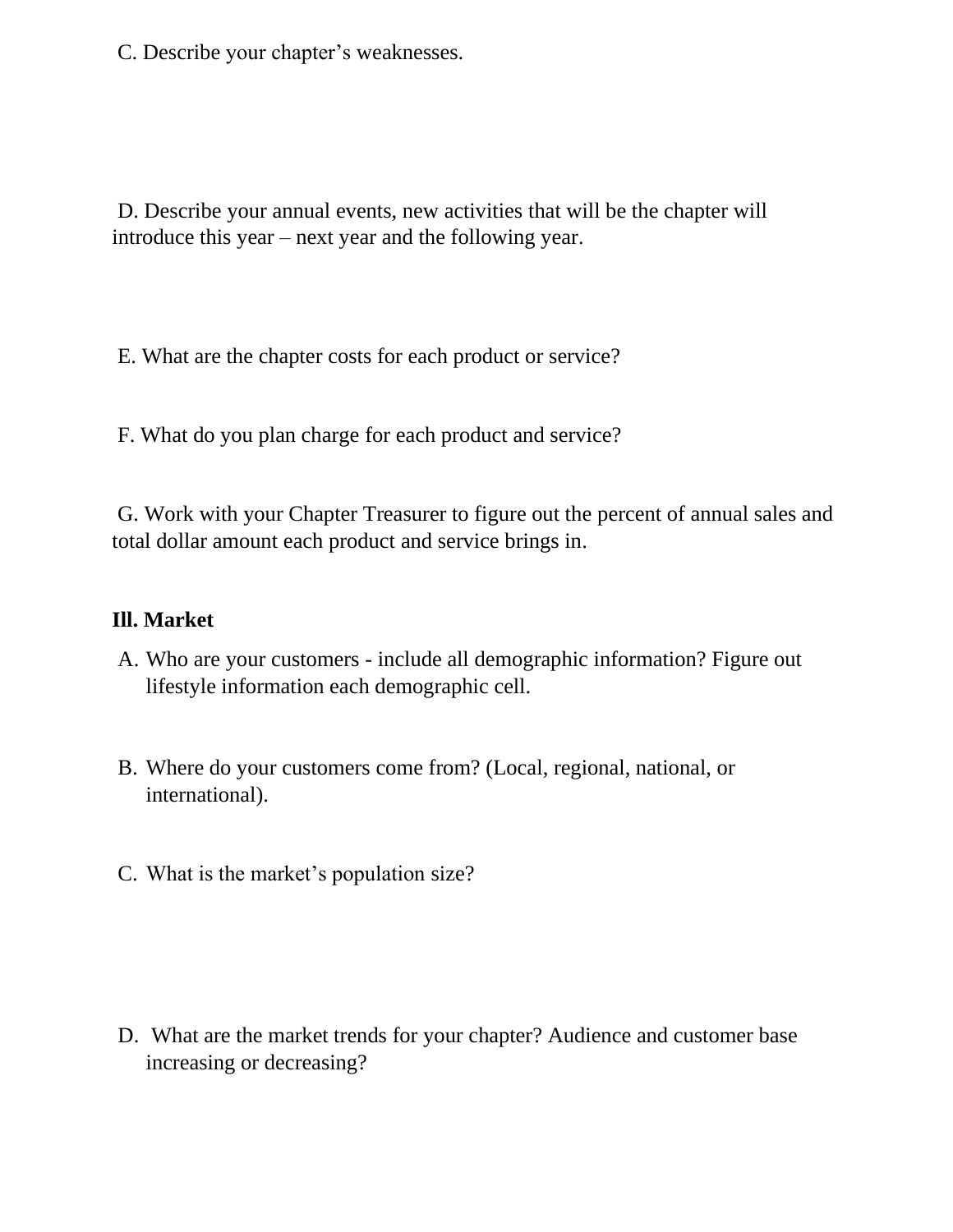E. List factors that affect purchases such as: 1) seasons, 2) price, 3.) availability or service, 3) emotional considerations, 4.) and all other factors.

F. Where will your chapter concentrate its promotional activities? In one market or multiples?

# **IV. Competition (Direct and Indirect)**

- A. Name your local performing competitors their products and the markets they serve.
- B. Name and compare your chapters' and your competitors' strengths and weaknesses.

C. What marketing techniques do your competitors use?

# **V. Pricing**

- A. Review the Chapters' event costs for accuracy include variable and flat expenses.
- B. Make sure all the chapter event carries its share of expenses and increase profit.
- C. What prices do your direct and indirect competitors charge? (direct = other singing organizations – indirect= other community performing groups)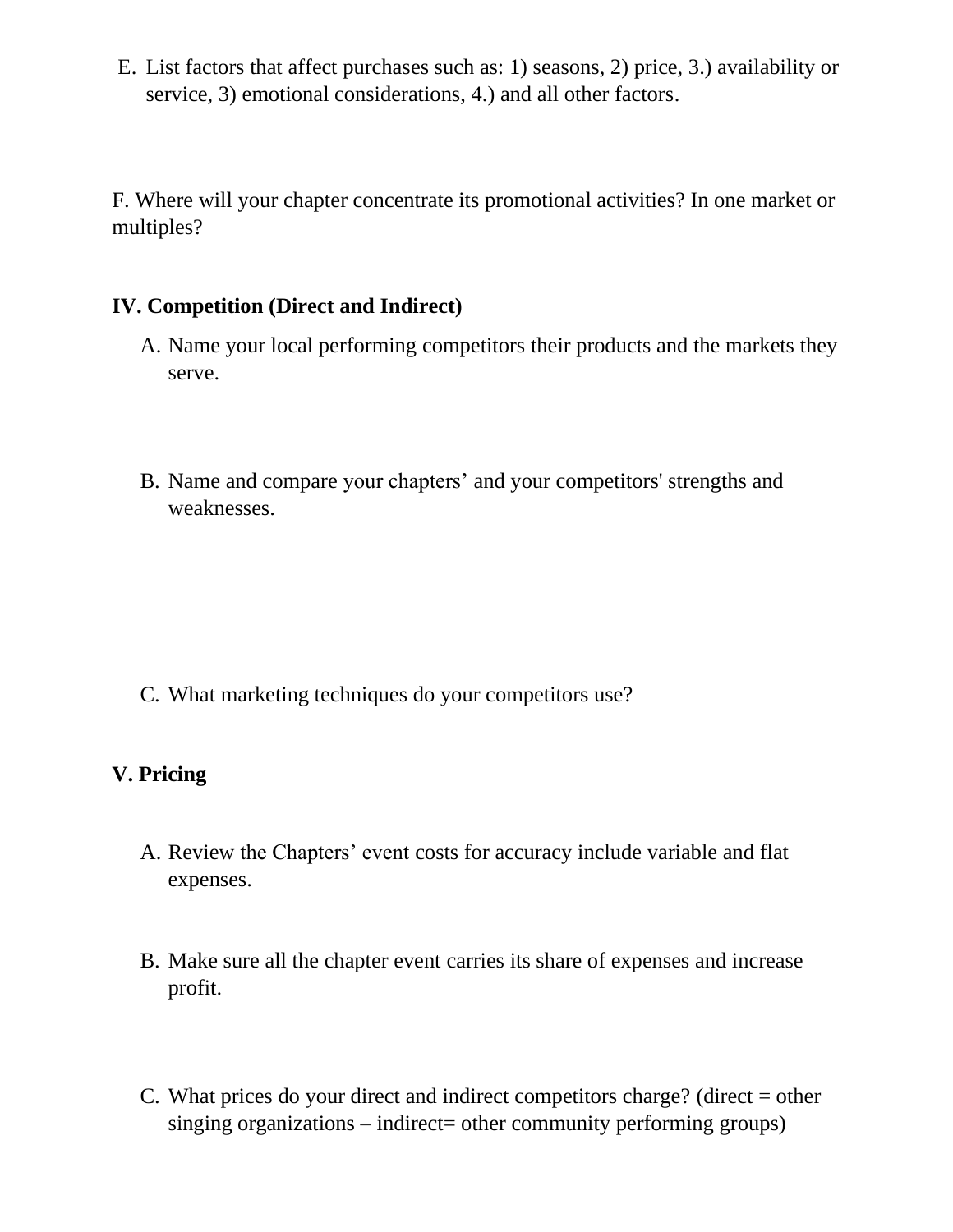1. If your events prices are higher than your competition what "added value" do your offer?

2. If your event prices are lower, explain why you decided on this marketing strategy.

# **VI. Distribution**

A. How will you get the customer to the chapter event or the chorus to the audience venue? Is that even a factor?

#### **VII. Promotion Mix**

- A. What will be your promotion/advertising campaign?
	- 1. Will your ad campaign require outside vendors?
- 2. What Media will you choose to reach your target audience?

- 3. What is your projected cost of advertising with media?
- B. What Public Relations, publicity activities will you use for the event? Quartet performance, news article?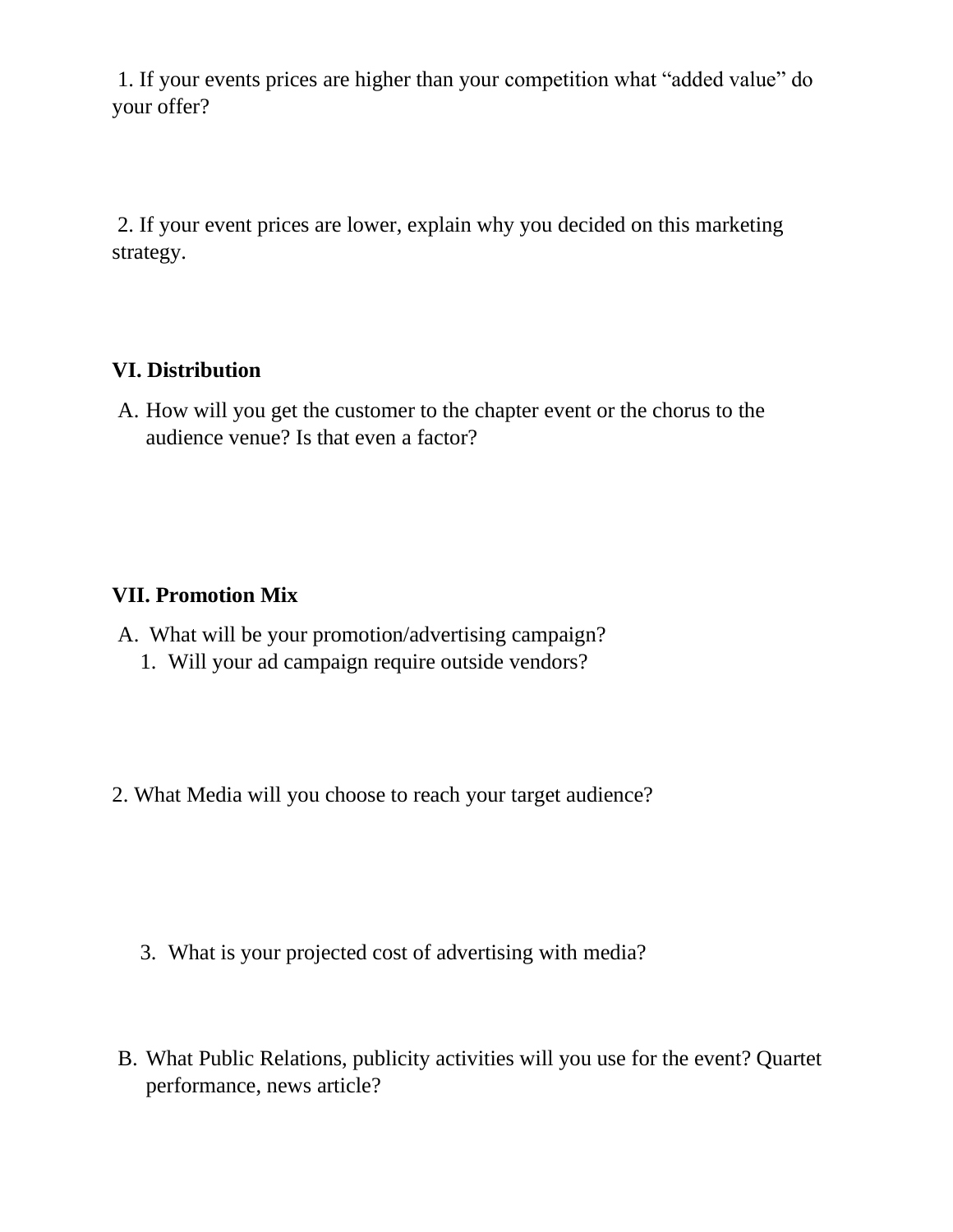# **VIII. Sales Forecasting**

A. Review your chapter sales history and sales history of competitors, if possible.

C. What are your chapters sales trends for the past year? What are sales trends for other similar organizations?

- D. What seasonal adjustment should you make?
- E. What are your sales projections for this event?

# **IX. Action Plan**

A. What are your chapter marketing strategies/activities for this event?

- 1.
- 2,
- 3. 4. 5. 6. 7. 8. 9.
- 10.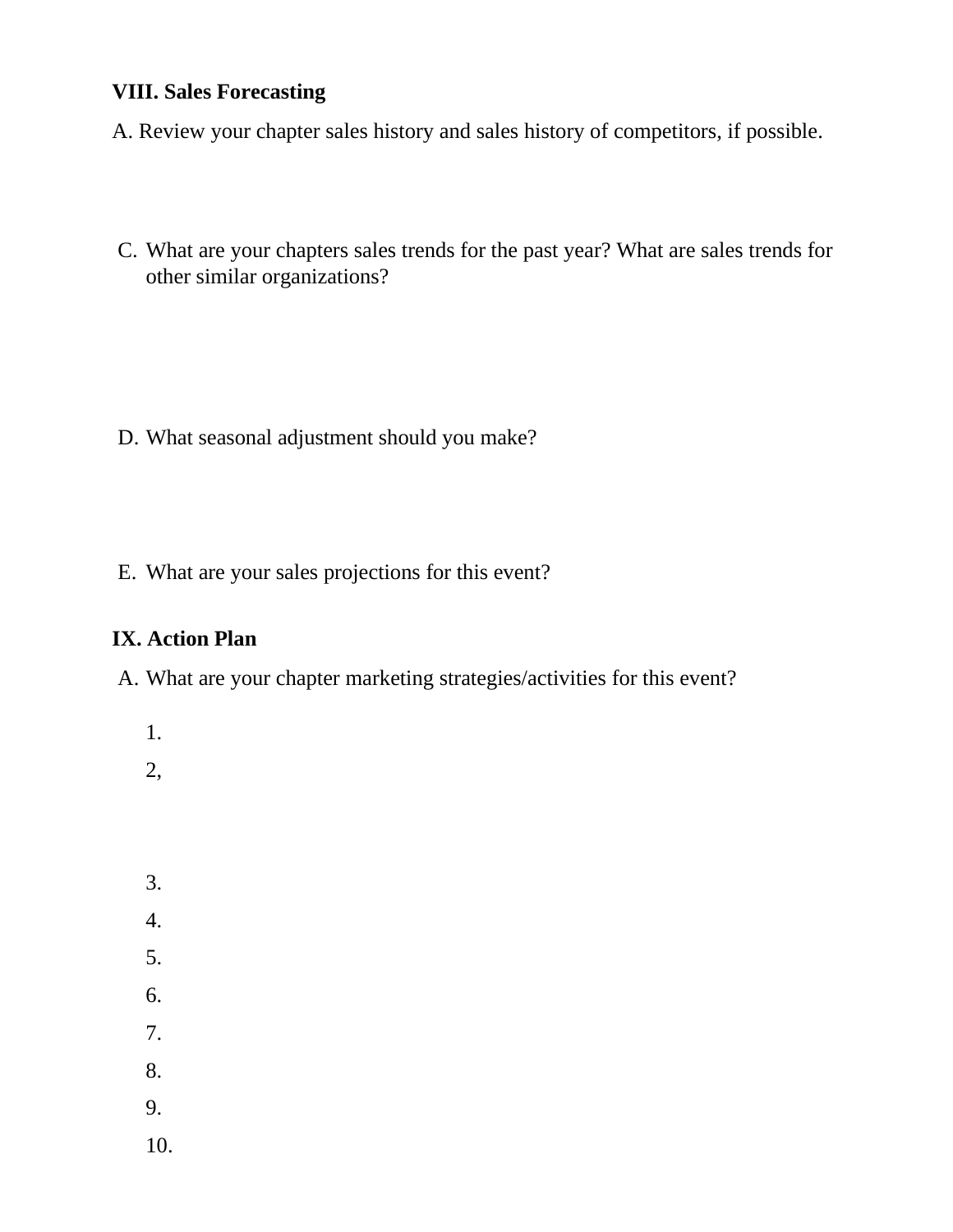B. List your chapter strategies by level of importance.

**XI. Production** - Figure out level of membership participation needed, to produce the event or performance. Moving risers, building sets, opening venue, extra rehearsals, and transportation. (Information comes from event committee or board)

# **XII. Benchmarks – the ability to work ahead of yourself.**

Build a master-calendar to organize the action plan for this event:

The event date(s):

When does marketing meet with the board or organizing committee to present marketing plan?

What dates are action reports due to measure the effectiveness of action plan?

What date do we send material to outside vendor for publication?

What date do we place posters?

When do we begin media ads?

What date do we do our mailer?

What date do we do support performances or **Random Acts of Harmony**?

When do we give complete details to chorus to begin **Word of Mouth**?

When do we send out public relations material? Who will receive it?